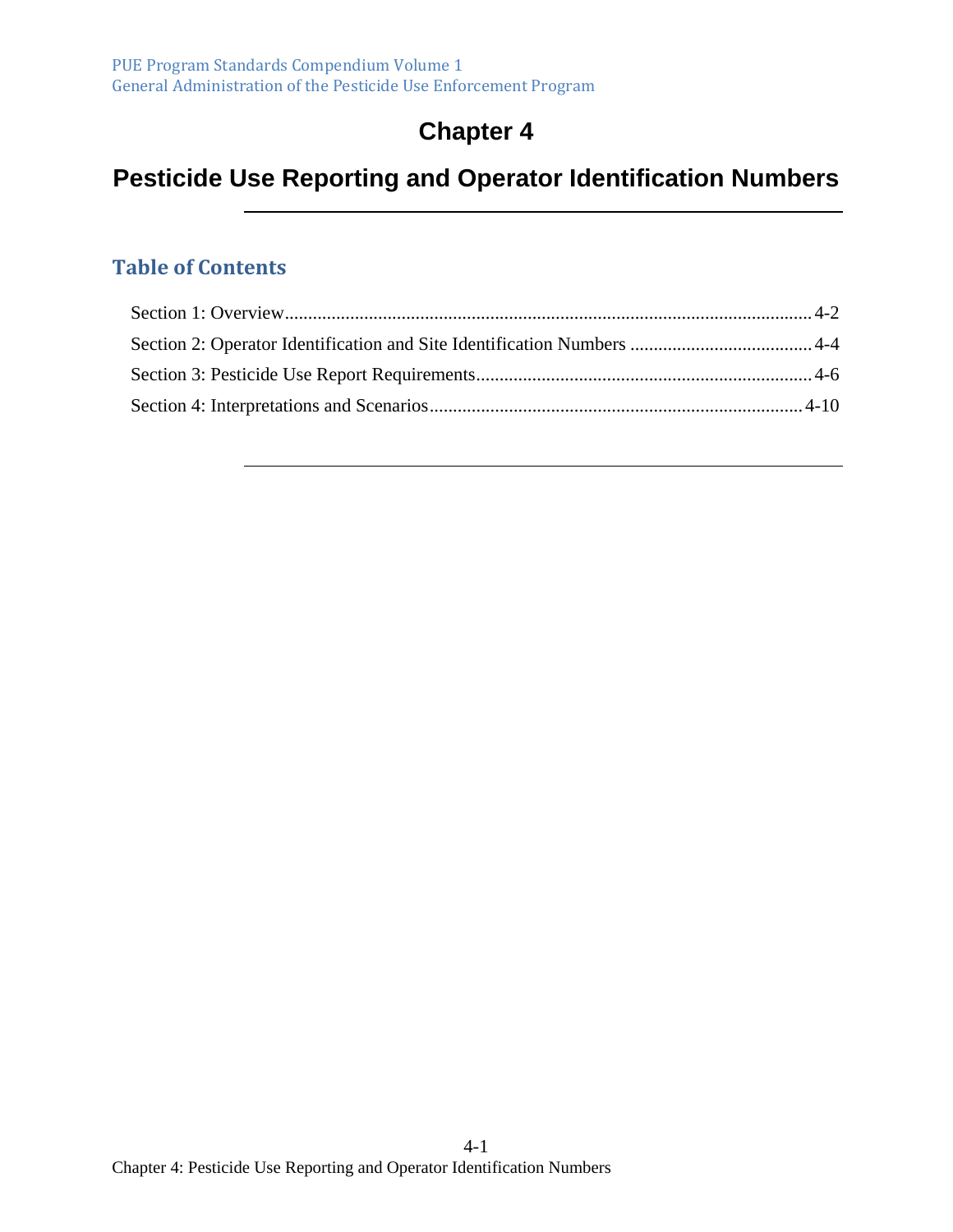PUE Program Standards Compendium Volume 1 General Administration of the Pesticide Use Enforcement Program

# **Section 1 Overview**

| <b>Introduction</b>                                   | Title 3 of the California Code of Regulations $(3 CCR)$ sections $6622 - 6628$<br>addresses pesticide use record keeping, operator identification numbers, site<br>identification numbers, and reporting requirements for property operators and<br>pest control businesses.                                                                                                                                                                                                                                                                                                                                                                                                                                                                                                                                                                                                                                                                                                                                                                           |
|-------------------------------------------------------|--------------------------------------------------------------------------------------------------------------------------------------------------------------------------------------------------------------------------------------------------------------------------------------------------------------------------------------------------------------------------------------------------------------------------------------------------------------------------------------------------------------------------------------------------------------------------------------------------------------------------------------------------------------------------------------------------------------------------------------------------------------------------------------------------------------------------------------------------------------------------------------------------------------------------------------------------------------------------------------------------------------------------------------------------------|
| <b>CAC</b> collects<br>pesticide use<br>data          | The county agricultural commissioners (CACs) and their staff provide an<br>enforcement role to carry out the laws and regulations of the Department.<br>Relative to the pesticide use reporting program, including restricted materials<br>permits and notices of intent, counties:<br>Assign operator identification numbers (OINs)<br>Review grower maps and maintain a list of site identification (site ID)<br>$\bullet$<br>numbers<br>DPR contracts with the California Agricultural Commissioner and<br>٠<br>Sealer Association (CACASA) for pesticide use report (PUR) data<br>entry. CACASA sub-contracts with the individual CACs. The<br>contract requires CACs to:<br>Review electronic PURs and collect and enter paper PURs in<br>$\circ$<br>CalAgPermits<br>Transmit PURs to DPR (as required by FAC section $14012(b)$ )<br>O<br>through CalAgPermits<br>Address PUR data errors identified by CalAgPermits or<br>$\circ$<br>validation errors returned to the CAC by DPR<br>Respond to public information requests for county PUR data |
| <b>DPR</b> collects<br>pesticide use<br>data from CAC | DPR has the responsibility to collect pesticide use data from the CACs and:<br>Review, validate, and transfer the data to a central DPR database<br>$\bullet$<br>Identify errors and return to CAC for corrections<br>$\bullet$<br>Compile the data for annual reports<br>$\bullet$<br>Respond to public requests for data<br>Place the data on DPR's web site for queries and reports through the<br>California Pesticide Information Portal (CalPIP) at<br>http://calpip.cdpr.ca.gov/main.cfm.<br>Place a copy of the data used in annual reports on DPR's File Transfer<br>Protocol (FTP) site at<br>ftp://transfer.cdpr.ca.gov/pub/outgoing/pur_archives<br>Continued on next page                                                                                                                                                                                                                                                                                                                                                                 |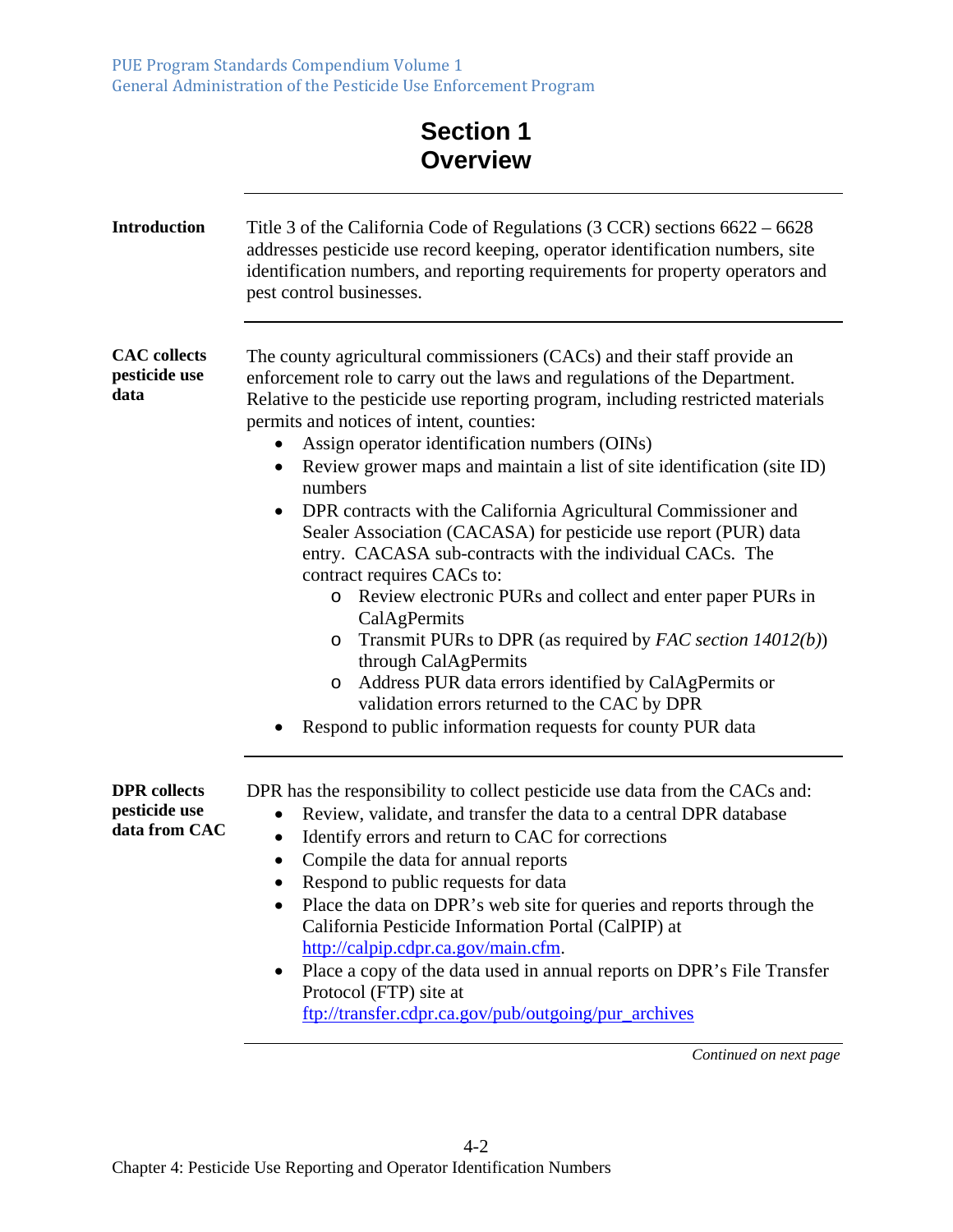PUE Program Standards Compendium Volume 1 General Administration of the Pesticide Use Enforcement Program

## **Overview, Continued**

| <b>Public Records</b><br><b>Act disclosures</b> | Any information required to be recorded on a pesticide use report is subject to<br>public disclosure under provisions of the California Public Records Act, with<br>some exceptions which the law requires to be kept confidential.                                                                                                                                                                                                                                                                                                                                                                                                                                                                                                                                                                                     |
|-------------------------------------------------|-------------------------------------------------------------------------------------------------------------------------------------------------------------------------------------------------------------------------------------------------------------------------------------------------------------------------------------------------------------------------------------------------------------------------------------------------------------------------------------------------------------------------------------------------------------------------------------------------------------------------------------------------------------------------------------------------------------------------------------------------------------------------------------------------------------------------|
| <b>DPR</b> annual<br><b>PUR</b> report          | DPR collects the submitted PUR data from the CACs and generates an annual<br>report including statewide and county summary reports by chemical (active<br>ingredient) and commodity, top five chemical and commodity reports, a top<br>100 chemical report, and a trends analysis of certain chemical and commodity<br>categories.                                                                                                                                                                                                                                                                                                                                                                                                                                                                                      |
|                                                 | These reports and other related informational materials are available on<br>DPR's web site at http://www.cdpr.ca.gov/docs/pur/purmain.htm.                                                                                                                                                                                                                                                                                                                                                                                                                                                                                                                                                                                                                                                                              |
| <b>How the PUR</b><br>data is used              | The PUR data are used by many groups such as governmental agencies,<br>educational institutions, environmental groups, public interest organizations,<br>and research companies. The data is used to make decisions affecting human<br>health, ground and surface water, air, and the environment, including:<br>• Estimating dietary risk<br>• Ensuring compliance with clean air laws and ground water regulations<br>Analyzing how, when, and where pesticides are used on crops when<br>$\bullet$<br>considering reduced-risk pest management alternatives<br>Determining potential endangered species habitat issues using<br>$\bullet$<br>geographic data<br>Calculating the amount of VOC emissions in nonattainment areas<br>$\bullet$<br>Evaluating possible human illness clusters in epidemiological studies |
| <b>CalPIP</b>                                   | DPR offers an interactive website called the California Pesticide Information<br>Portal (CalPIP) where interested parties can conduct a customized query of<br>select information in the pesticide use reporting database. The result of the<br>query is sent directly to their e-mail address. Many of the most commonly<br>used data fields in DPR's PUR data are available. CalPIP is available at<br>http://calpip.cdpr.ca.gov/main.cfm.                                                                                                                                                                                                                                                                                                                                                                            |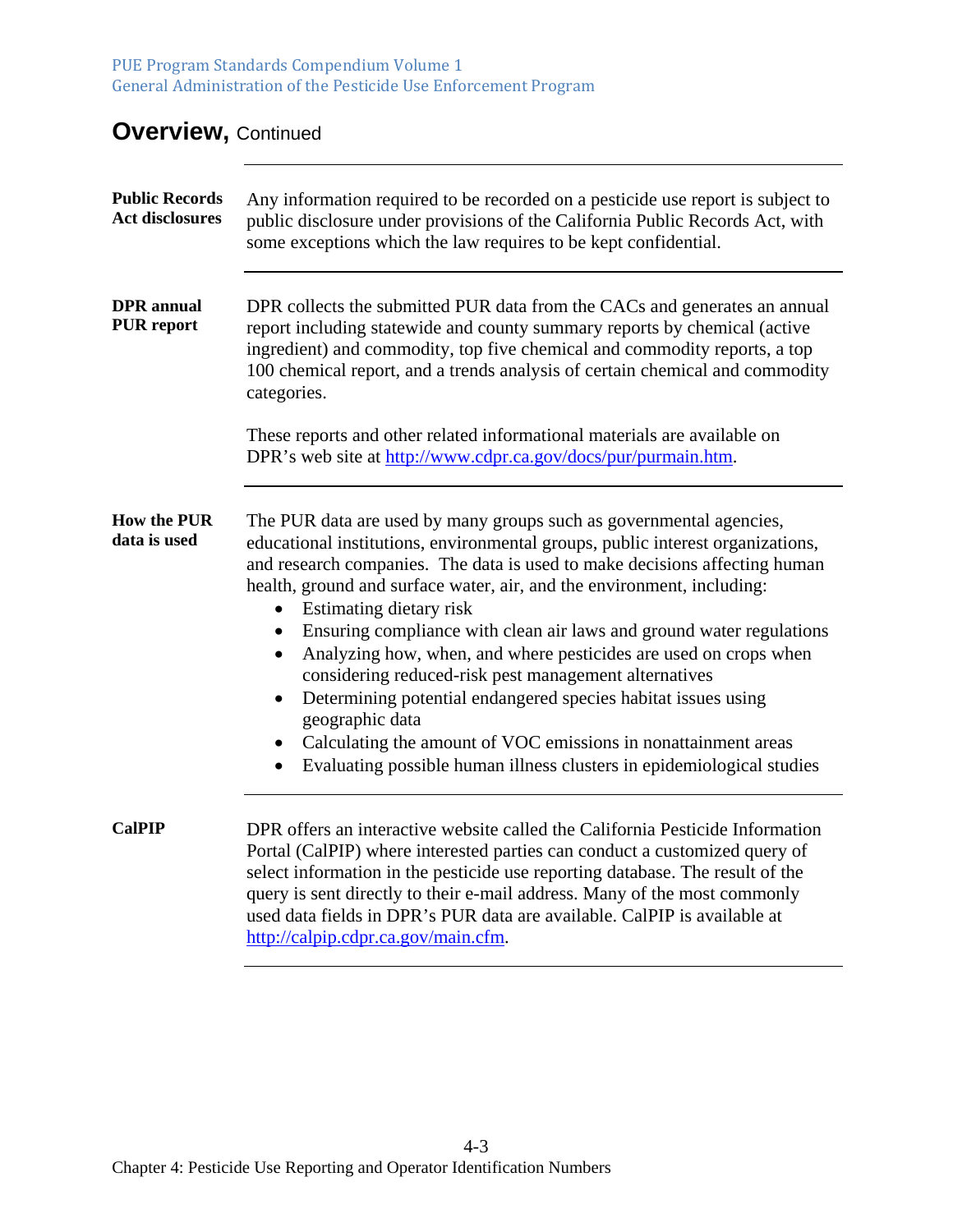#### **Section 2 Operator Identification and Site Identification Numbers**

| Operator<br>identification<br>number                  | The operator identification number (OIN or Op-ID) requirement was adopted<br>in 1990 to implement the full use reporting program, using authority for the<br>pesticide residue monitoring program (Chapter 1200, Statues of 1989). It is<br>not a stand-alone licensing program.                                                                                                                                                                                                                                                                                                                                                                                                                                            |
|-------------------------------------------------------|-----------------------------------------------------------------------------------------------------------------------------------------------------------------------------------------------------------------------------------------------------------------------------------------------------------------------------------------------------------------------------------------------------------------------------------------------------------------------------------------------------------------------------------------------------------------------------------------------------------------------------------------------------------------------------------------------------------------------------|
|                                                       | An OIN is an "identification" number issued to property operators and<br>entered on their pesticide use report. The OIN is issued specifically for<br>management of pesticide use data to identify a unique entity.                                                                                                                                                                                                                                                                                                                                                                                                                                                                                                         |
|                                                       | The CAC issues an OIN to the operator of the property (or the operator's<br>authorized representative) in order to purchase and use pesticides for a<br>specified period not to exceed 36 months.                                                                                                                                                                                                                                                                                                                                                                                                                                                                                                                           |
|                                                       | The OIN is recorded on the restricted material permit.                                                                                                                                                                                                                                                                                                                                                                                                                                                                                                                                                                                                                                                                      |
|                                                       | OINs are required prior to the purchase and use of pesticides for:<br>Production of an "agricultural commodity" (3CCR section 6000)<br>Non-production agricultural use and certain non-agricultural uses<br>where:<br>Agricultural pesticides are used (see exceptions below)<br>O<br>Any pesticide in 3CCR section 6400 (including federal restricted<br>O<br>use pesticides)<br>Industrial post-harvest commodity treatment<br>O<br>Groundwater pesticides for industrial or institutional use<br>O                                                                                                                                                                                                                       |
| Why can't<br><b>OINs</b> be<br>refused or<br>revoked? | 3CCR section 6622 states the operator of the property to be treated shall be<br>issued an OIN from the CAC of each county in which the operator intends to<br>perform pest control. The regulation allows anyone to apply for and receive<br>an OIN. There are no provisions to revoke, deny, or suspend an OIN. Much<br>like a social security number is necessary to secure employment and report<br>wages and earnings, an OIN is strictly an identification number. The OIN is<br>necessary to purchase pesticides and report pesticide use. Without an OIN,<br>the property operator cannot purchase agricultural or restricted-use pesticides<br>or perform pesticide work and DPR could not track the pesticide use. |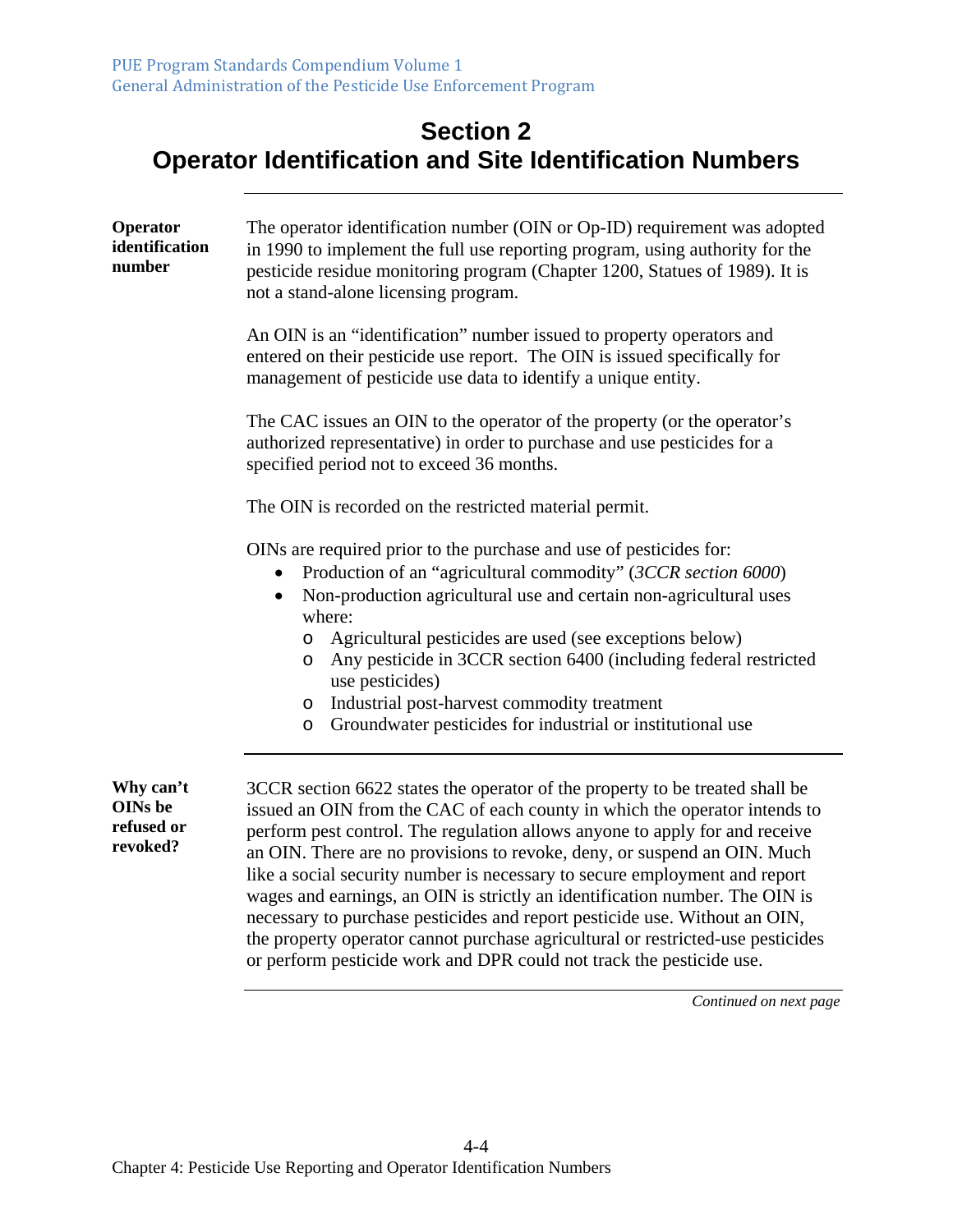# **Operator Identification and Site Identification Numbers,**

**Continued** 

| <b>Exemptions to</b><br>operator ID<br>number   | An OIN is not required when:<br>When the property is not involved in the production of an agricultural<br>commodity <b>and</b> pesticides are purchased and applied by a licensed<br>pest control business.<br>When pesticides are applied by a licensed pest control business.<br>$\bullet$<br>Livestock – See "Livestock producing facility" in Section 4 |
|-------------------------------------------------|-------------------------------------------------------------------------------------------------------------------------------------------------------------------------------------------------------------------------------------------------------------------------------------------------------------------------------------------------------------|
| <b>Management</b><br>firms                      | When a management firm (such as a vineyard manager or golf course<br>manager) licensed as a pest control business obtains a restricted material<br>permit or OIN, it is acting as the operator of the property or its authorized<br>representative.                                                                                                         |
|                                                 | At CAC discretion, the firm can obtain separate permits/OINs for each<br>individual operation (with some operations having multiple sites), or if all<br>sites are to be managed under one permit/OIN, then only one OIN is required.                                                                                                                       |
| <b>Site</b><br>identification<br>number         | Prior to the use of a pesticide for production agricultural pest control, the<br>operator of the property shall obtain site identification (ID) numbers from the<br>CAC for each site where pest control work will be performed. It is issued<br>concurrent with an OIN.                                                                                    |
| <b>Property</b><br>operator<br>responsibilities | As applicable, the property operator must obtain an operator ID and site ID<br>numbers from the CAC of each county in which pest control work is to be<br>performed.                                                                                                                                                                                        |
|                                                 | The property operator shall provide the CAC with a list of all counties in<br>which pest control work is to be performed.                                                                                                                                                                                                                                   |
|                                                 | The property operator shall provide each pest control business applying<br>pesticides to their property with his/her operator ID and site ID numbers.                                                                                                                                                                                                       |
|                                                 | The property operator shall submit use reports to the CAC in accordance with<br>the timelines for the specific type of pesticide use (production agriculture,<br>non-production agriculture, and non-agriculture). See Section 3 Reporting<br>timelines.                                                                                                    |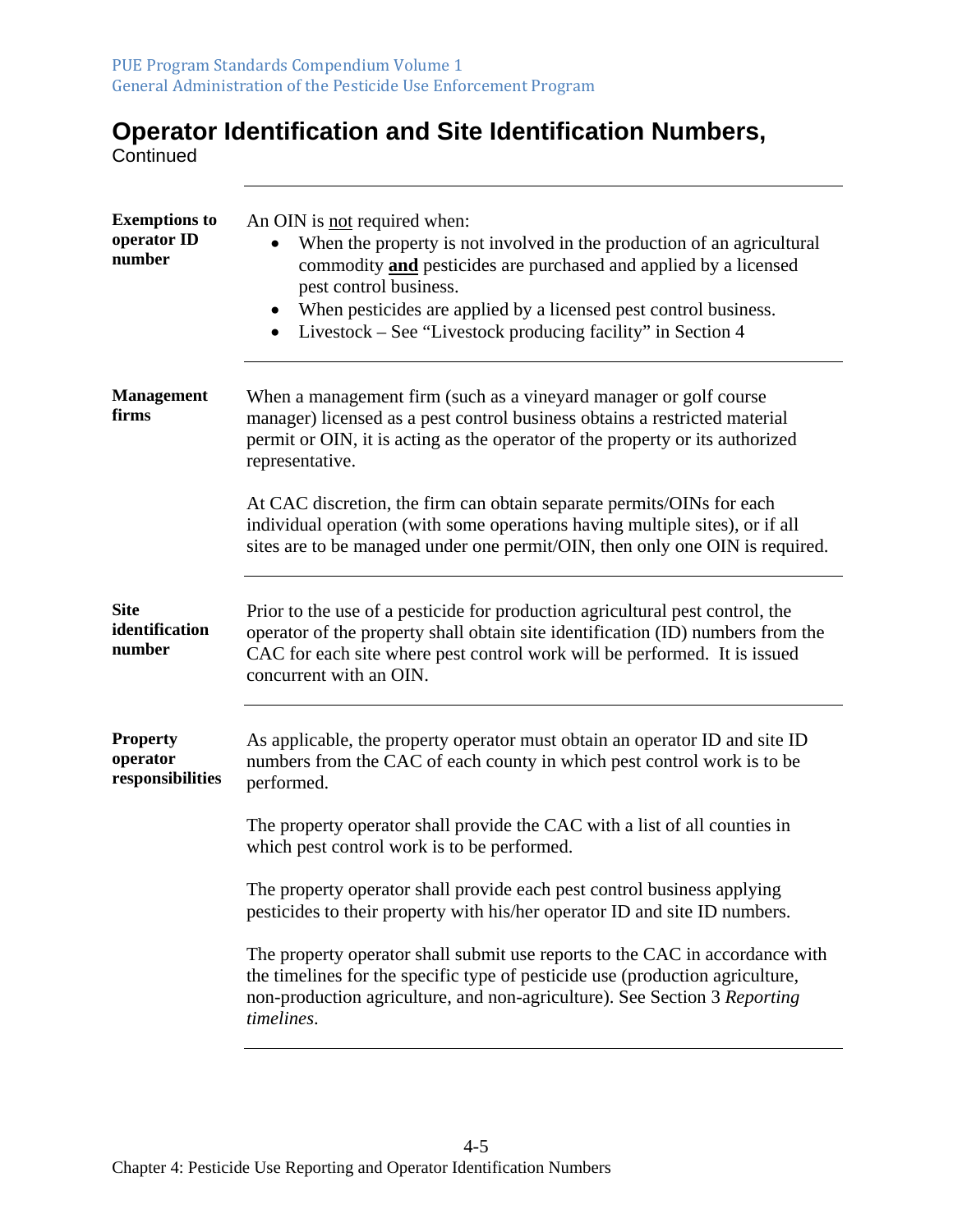## **Section 3 Pesticide Use Report Requirements**

| Reportable<br>pesticide use | Interprets 3 CCR sections 6622 and 6624                                                                                                                                                                                                                                                                                                                                                                                                                                                                                                                                                                                                                                                                                                                                                                                                                                                                                              |
|-----------------------------|--------------------------------------------------------------------------------------------------------------------------------------------------------------------------------------------------------------------------------------------------------------------------------------------------------------------------------------------------------------------------------------------------------------------------------------------------------------------------------------------------------------------------------------------------------------------------------------------------------------------------------------------------------------------------------------------------------------------------------------------------------------------------------------------------------------------------------------------------------------------------------------------------------------------------------------|
|                             | Pesticide applications for which pesticide use records and pesticide use<br>reports must be made include:                                                                                                                                                                                                                                                                                                                                                                                                                                                                                                                                                                                                                                                                                                                                                                                                                            |
|                             | Most "agricultural use" pesticide applications:<br>All pesticides used in the production of an "agricultural"<br>$\circ$<br>commodity" (3CCR section 6000)<br>Non-production agriculture pesticide treatments in poultry and<br>$\circ$<br>fish production, as well as some livestock applications<br>All pesticides used in non-production agricultural use settings<br>$\circ$<br>(such as cemeteries, golf courses, parks, ditch banks, and<br>rights-of-way)<br>Post-harvest pesticide treatments of agricultural commodities (whether<br>on-farm or industrial use)<br>Any restricted material as listed in 3 CCR section 6400 (including all<br>federally restricted use pesticides).<br>All pesticide applications by pest control businesses (agricultural or<br>structural)<br>Pesticides listed in the Groundwater Protection List (3 CCR section<br>$6800(b)$ ) for any outdoor institutional or outdoor industrial used. |
|                             | See Compendium Volume 8, Section 1.1 for a discussion of agricultural and<br>non-agricultural use.                                                                                                                                                                                                                                                                                                                                                                                                                                                                                                                                                                                                                                                                                                                                                                                                                                   |
| Not reportable              | General-use pesticide applications not reported include:                                                                                                                                                                                                                                                                                                                                                                                                                                                                                                                                                                                                                                                                                                                                                                                                                                                                             |
| pesticide use               | Home and garden use (see <i>Home gardens</i> in Section 4.4 for an<br>$\bullet$<br>exception)                                                                                                                                                                                                                                                                                                                                                                                                                                                                                                                                                                                                                                                                                                                                                                                                                                        |
|                             | Most industrial and institutional uses<br>The control of an animal pest under the written prescription of a<br>$\bullet$<br>veterinarian                                                                                                                                                                                                                                                                                                                                                                                                                                                                                                                                                                                                                                                                                                                                                                                             |
|                             | Vector control districts operating under a cooperative agreement with<br>the Department of Public Health (however, this use is reported to<br>CACs, see Vector control in Section 4 below)<br>FIFRA 25b pesticides                                                                                                                                                                                                                                                                                                                                                                                                                                                                                                                                                                                                                                                                                                                   |
|                             | Pesticides applied by federal employees on federal land                                                                                                                                                                                                                                                                                                                                                                                                                                                                                                                                                                                                                                                                                                                                                                                                                                                                              |
|                             | Continued on next page                                                                                                                                                                                                                                                                                                                                                                                                                                                                                                                                                                                                                                                                                                                                                                                                                                                                                                               |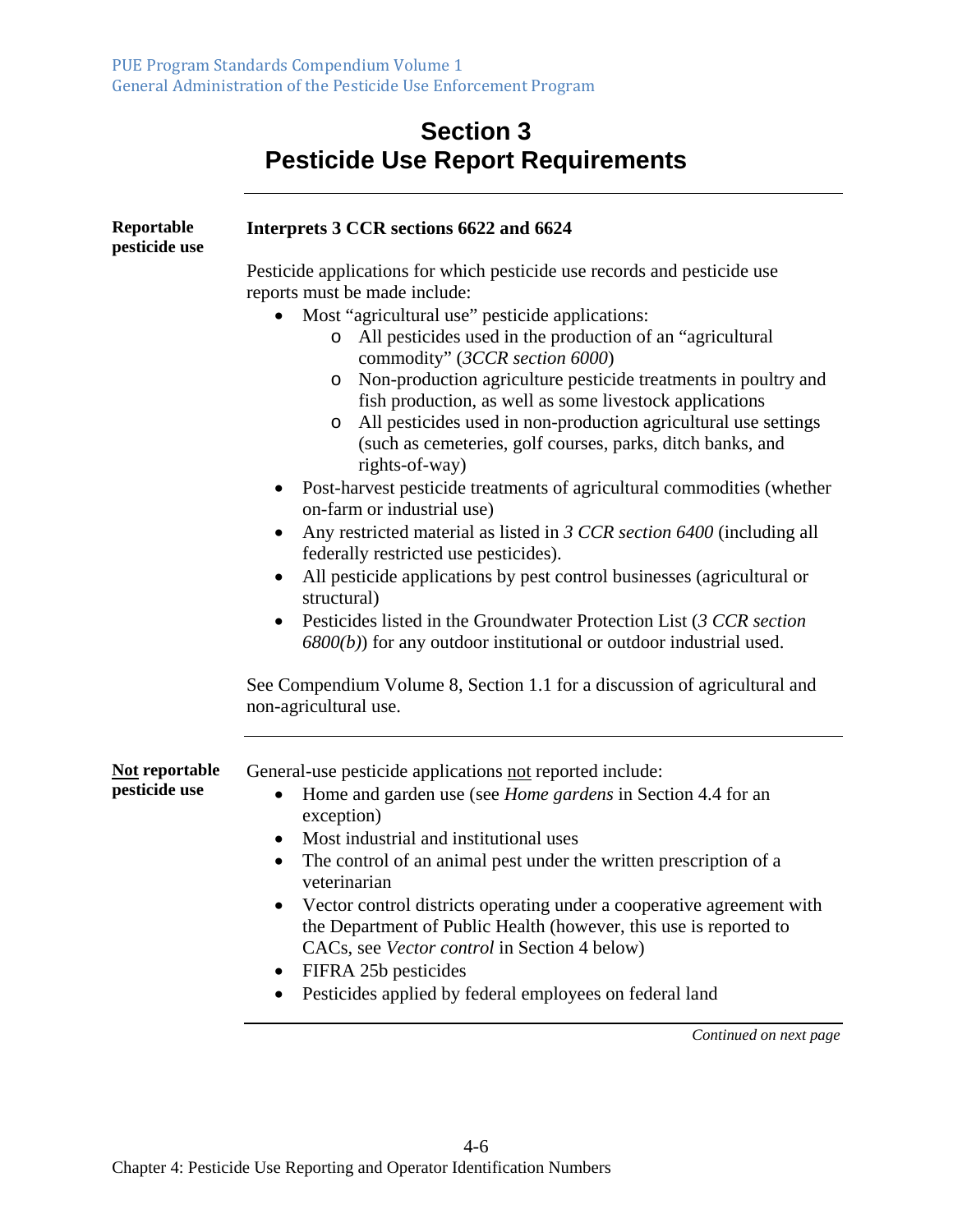#### **Pesticide Use Report Requirements,** Continued

| What type of<br>information is<br>reported | Interprets 3 CCR sections 6626 and 6627                                                                                                                |
|--------------------------------------------|--------------------------------------------------------------------------------------------------------------------------------------------------------|
|                                            | There are various PUR reporting forms and information, depending on the<br>pesticide application (http://www.cdpr.ca.gov/docs/pur/forms/purforms.htm). |
|                                            | The data required to be reported for Production Agriculture PUR includes:                                                                              |

- Date and time the application was completed
- Name of the operator of the property treated and OIN
- Location of the property treated (site ID number, county, meridiantownship-range-section)
- Crop, commodity, or site treated
- Total acreage or units treated at the site
- Total planted acres or units at the site
- Name, U.S. EPA or State registration number, amount and units of the undiluted product used.
- Method of application (air, ground, fumigation, other)
- Fumigation method code (if a fumigant was applied)
- $\bullet$  Preplant (if applicable)
- Pest control business name, if pesticide applied by a business

The REI, Rate Per Acre and Dilution fields are optional.

The data required to be reported on the *Monthly Summary Pesticide Use Report* form includes:

- Month of application
- Name of the operator of the property or pest control business
- Permit / operator ID number OR agricultural or structural business license number
- County name and number
- Pesticide product name, U.S. EPA or State registration number, number of applications (except for structural uses), amount and units of the undiluted product used for the month by crop, commodity, or site

Note: Pesticide use records for each application required to be maintained by 3CCR section 6624 or 16CCR 1970 are more detailed than what is reported on the *Monthly Summary* use report form.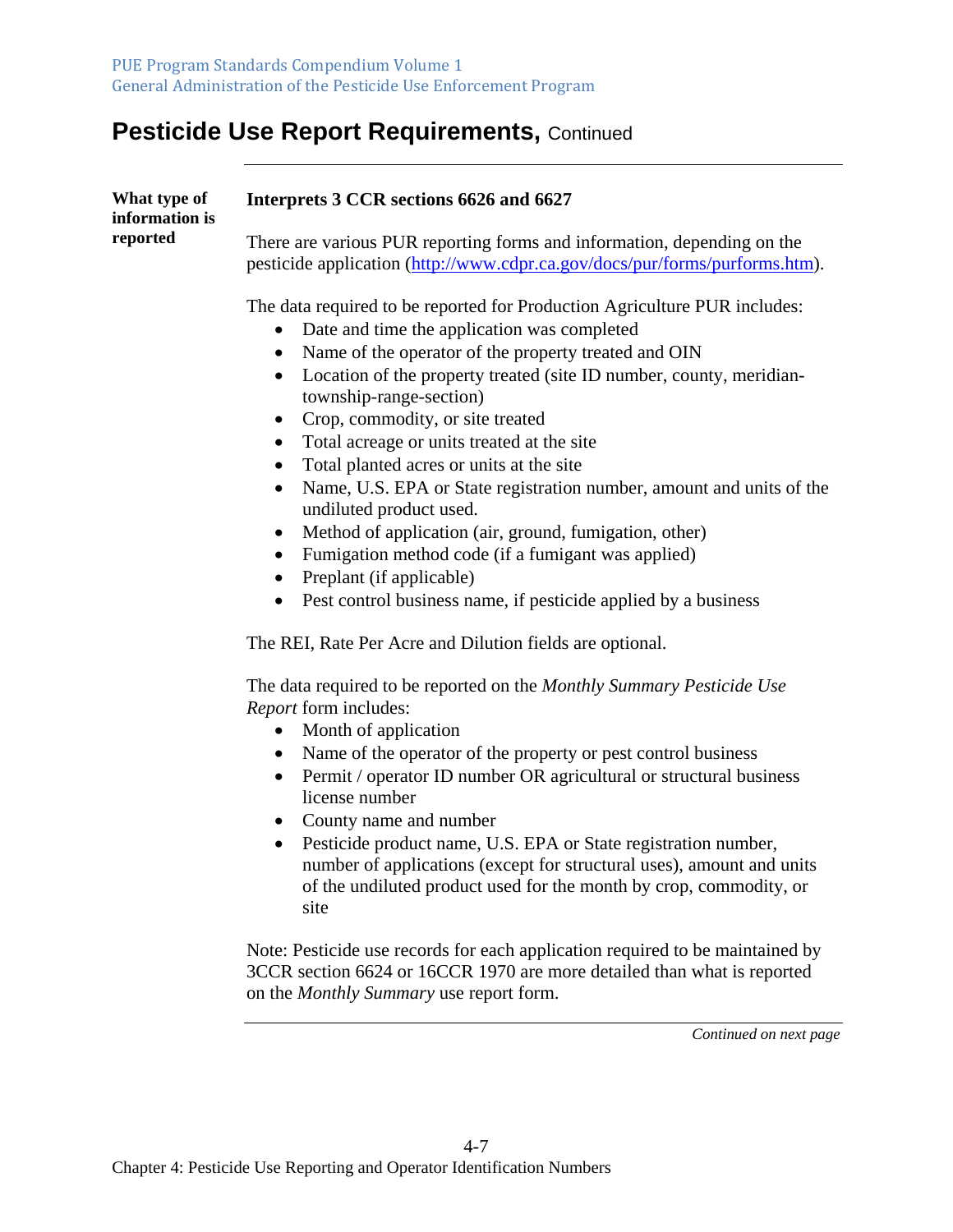## **Pesticide Use Report Requirements, Continued**

| Pesticide use<br>records      | Interprets 3 CCR section 6624 and 16 CCR section 1970                                                                                                                                                                                                                                                                                                                                                                                                                                                                                                                                                                                                                                                                                                                                                                                                                                                                                                                                                                                          |
|-------------------------------|------------------------------------------------------------------------------------------------------------------------------------------------------------------------------------------------------------------------------------------------------------------------------------------------------------------------------------------------------------------------------------------------------------------------------------------------------------------------------------------------------------------------------------------------------------------------------------------------------------------------------------------------------------------------------------------------------------------------------------------------------------------------------------------------------------------------------------------------------------------------------------------------------------------------------------------------------------------------------------------------------------------------------------------------|
|                               | Pesticide use records must be retained by the applicator (e.g., grower, pest<br>control business) for two years (three years for structural applications) and<br>made promptly available to the director or CAC upon request.                                                                                                                                                                                                                                                                                                                                                                                                                                                                                                                                                                                                                                                                                                                                                                                                                  |
| <b>Reporting</b><br>timelines | Interprets 3 CCR sections 6626 and 6627 and B&PC section 8505.17(c)                                                                                                                                                                                                                                                                                                                                                                                                                                                                                                                                                                                                                                                                                                                                                                                                                                                                                                                                                                            |
|                               | Production agricultural PURs must be submitted to the CAC of the county<br>$\bullet$<br>where the pest control was performed by the $10th$ day of the month<br>following the month in which the work was performed.<br>Production agriculture pest control business applications must be reported<br>$\bullet$<br>to the CAC within seven days of completion. The grower or property<br>operator <i>should not</i> include applications made by pest control businesses<br>on his/her use report to the county.<br>A pest control business, in addition to assuring the grower receives a<br>$\bullet$<br>completion notice within 24 hours of a production agricultural pesticide<br>application (3CCR section 6619), shall send a copy of the PUR to the<br>operator of the property within 30 days of completion of the pesticide<br>application.<br>Monthly Summary PURs are submitted to the CAC of the county where<br>the pest control was performed by the $10th$ day of the month following the<br>month that the work was performed. |
| <b>School and</b><br>daycare  | Interprets 3 CCR section 6625 and 6627                                                                                                                                                                                                                                                                                                                                                                                                                                                                                                                                                                                                                                                                                                                                                                                                                                                                                                                                                                                                         |
| pesticide use<br>reporting    | Pest control businesses (including maintenance gardeners) must include<br>pesticide applications at school sites on their monthly report form to the CAC.                                                                                                                                                                                                                                                                                                                                                                                                                                                                                                                                                                                                                                                                                                                                                                                                                                                                                      |
|                               | At least annually (by January 30), pest control businesses (including<br>maintenance gardeners) and school staff must submit a detailed report of<br>pesticide use at school sites directly to DPR. School pesticide use reporting<br>to DPR is maintained in a separate database.                                                                                                                                                                                                                                                                                                                                                                                                                                                                                                                                                                                                                                                                                                                                                             |
|                               | Information, training, and the reporting form and instructions are available on<br>DPR's School and Child Care IPM website at<br>http://apps.cdpr.ca.gov/schoolipm/main.cfm.                                                                                                                                                                                                                                                                                                                                                                                                                                                                                                                                                                                                                                                                                                                                                                                                                                                                   |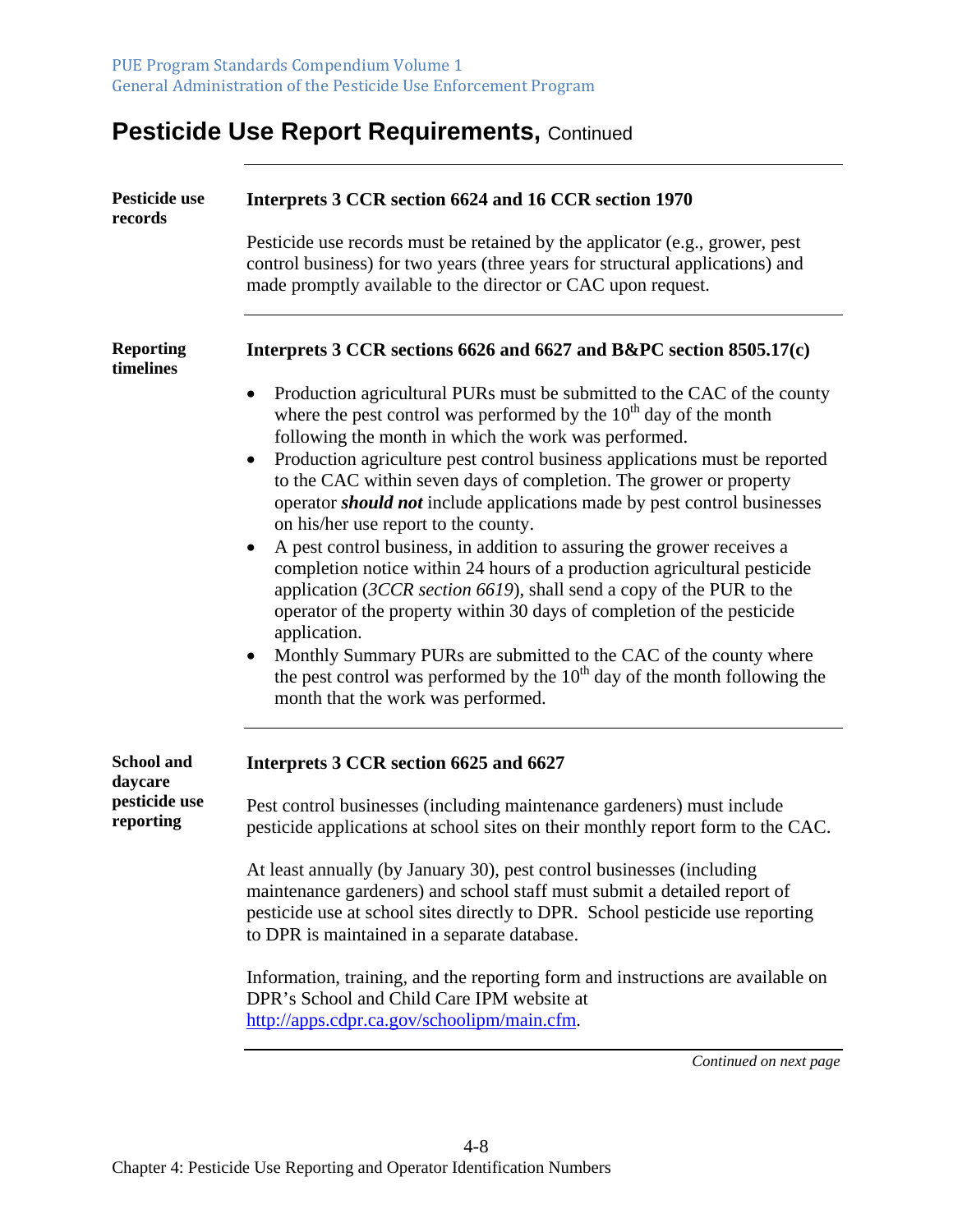## **Pesticide Use Report Requirements, Continued**

| <b>Negative</b><br>pesticide use | <b>Interprets 3 CCR section 6628</b>                                                                                                                                                                                                                                                |
|----------------------------------|-------------------------------------------------------------------------------------------------------------------------------------------------------------------------------------------------------------------------------------------------------------------------------------|
| reports                          | Licensed agricultural and structural pest control businesses must submit<br>negative (or "no use") PURs for months in which no pesticides were applied.<br>Negative PURs must be submitted to CACs the business has registered with<br>by the $10^{th}$ day of the following month. |
|                                  | Negative PURs are not required of property operators.                                                                                                                                                                                                                               |

4-9 Chapter 4: Pesticide Use Reporting and Operator Identification Numbers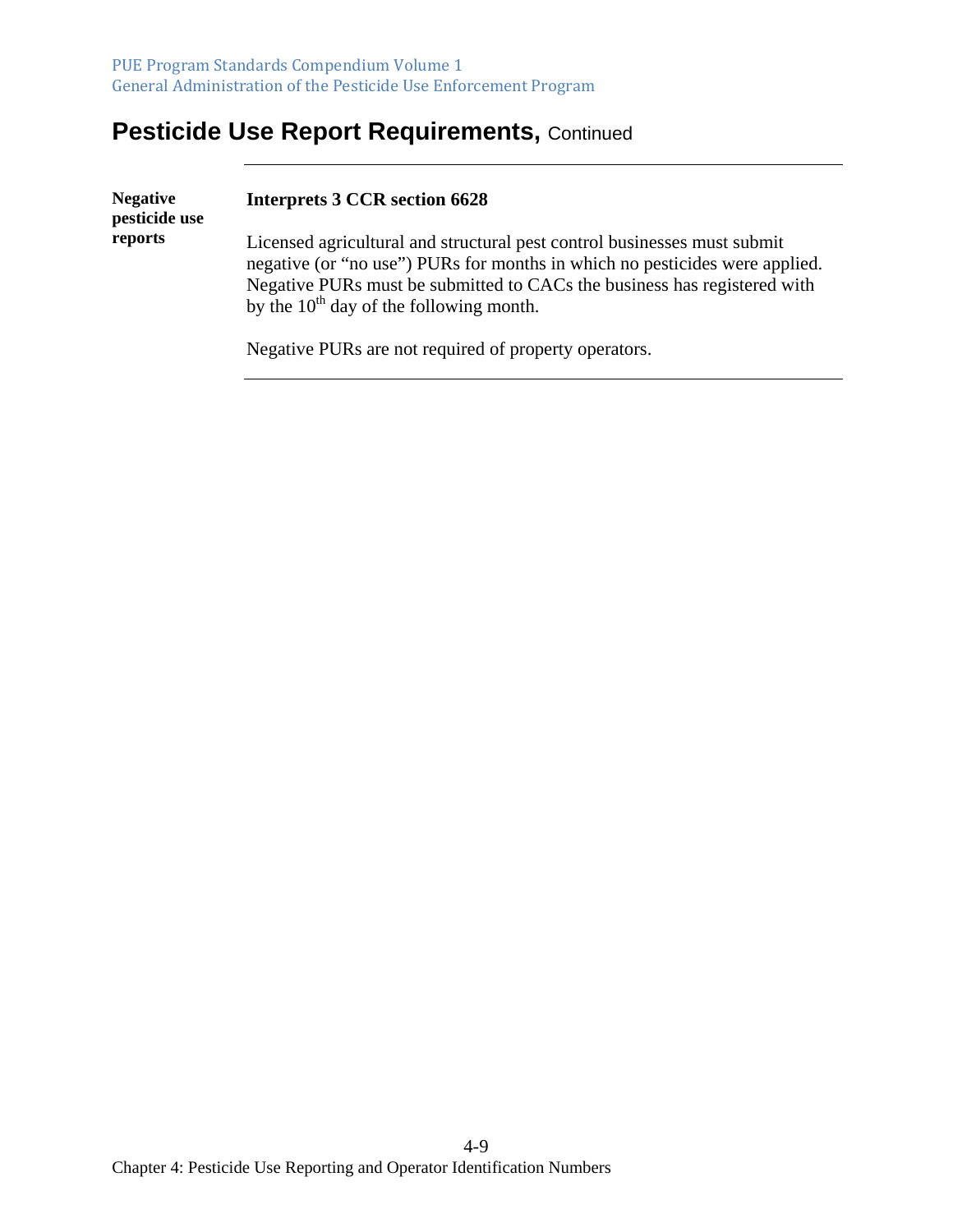#### **Section 4 Interpretations and Scenarios**

| <b>Introduction</b>             | The Pesticide Use Reporting program requires reporting a variety of use sites,<br>types of use, locations of use, and by a variety of users. This section contains<br>interpretations and descriptions of some exceptional situations.                                                                                                                                                                                                                                                                                                                                                                                                                                                                                                                                                                                                                                                                                                                                               |
|---------------------------------|--------------------------------------------------------------------------------------------------------------------------------------------------------------------------------------------------------------------------------------------------------------------------------------------------------------------------------------------------------------------------------------------------------------------------------------------------------------------------------------------------------------------------------------------------------------------------------------------------------------------------------------------------------------------------------------------------------------------------------------------------------------------------------------------------------------------------------------------------------------------------------------------------------------------------------------------------------------------------------------|
| <b>Agricultural</b><br>research | See Compendium Volume 8, Section 8.3 Pesticide Use Reports for Research.                                                                                                                                                                                                                                                                                                                                                                                                                                                                                                                                                                                                                                                                                                                                                                                                                                                                                                             |
| <b>Apiaries</b>                 | Applications to apiaries are an agricultural use per FAC section 11408,<br>however, Apiaries are not an "agricultural commodity" per 3CCR section<br>6000. As such, beekeepers must obtain an OIN before purchasing and using<br>pesticides, but do not need to be issued a site ID number. Report on the<br>Monthly Summary Pesticide Use Report using the beehive commodity code<br>(61008).                                                                                                                                                                                                                                                                                                                                                                                                                                                                                                                                                                                       |
| <b>Aquatic</b><br>treatment     | Aquatic treatments can be categorized as either industrial or non-production<br>agricultural use, depending on the situation. Reporting should be done on the<br>Monthly Summary Pesticide Use Report.<br><i>Industrial:</i> These uses do not require reporting unless the pesticide is<br>California or federally restricted or applied by a licensed pest control<br>business. Examples:<br>Treatment of settling ponds at sewage treatment plants<br>Chlorination of drinking water at a water treatment facility<br>٠<br>Reservoirs located on property associated with an industrial site or<br>$\bullet$<br>used in an industrial activity (as part of an industrial complex or a<br>processing plant)<br><i>Non-production agriculture:</i> These uses require an OIN and PURs. Examples:<br>• Pesticides on or around reservoirs used for irrigation of crops or<br>livestock watering. Treatment of water in recreational areas to control<br>aquatic weeds or other pests |
|                                 | Application of pesticides to control vegetation in the marshland areas<br>$\bullet$<br>of hunting clubs or wildlife                                                                                                                                                                                                                                                                                                                                                                                                                                                                                                                                                                                                                                                                                                                                                                                                                                                                  |
|                                 | Continued on next page                                                                                                                                                                                                                                                                                                                                                                                                                                                                                                                                                                                                                                                                                                                                                                                                                                                                                                                                                               |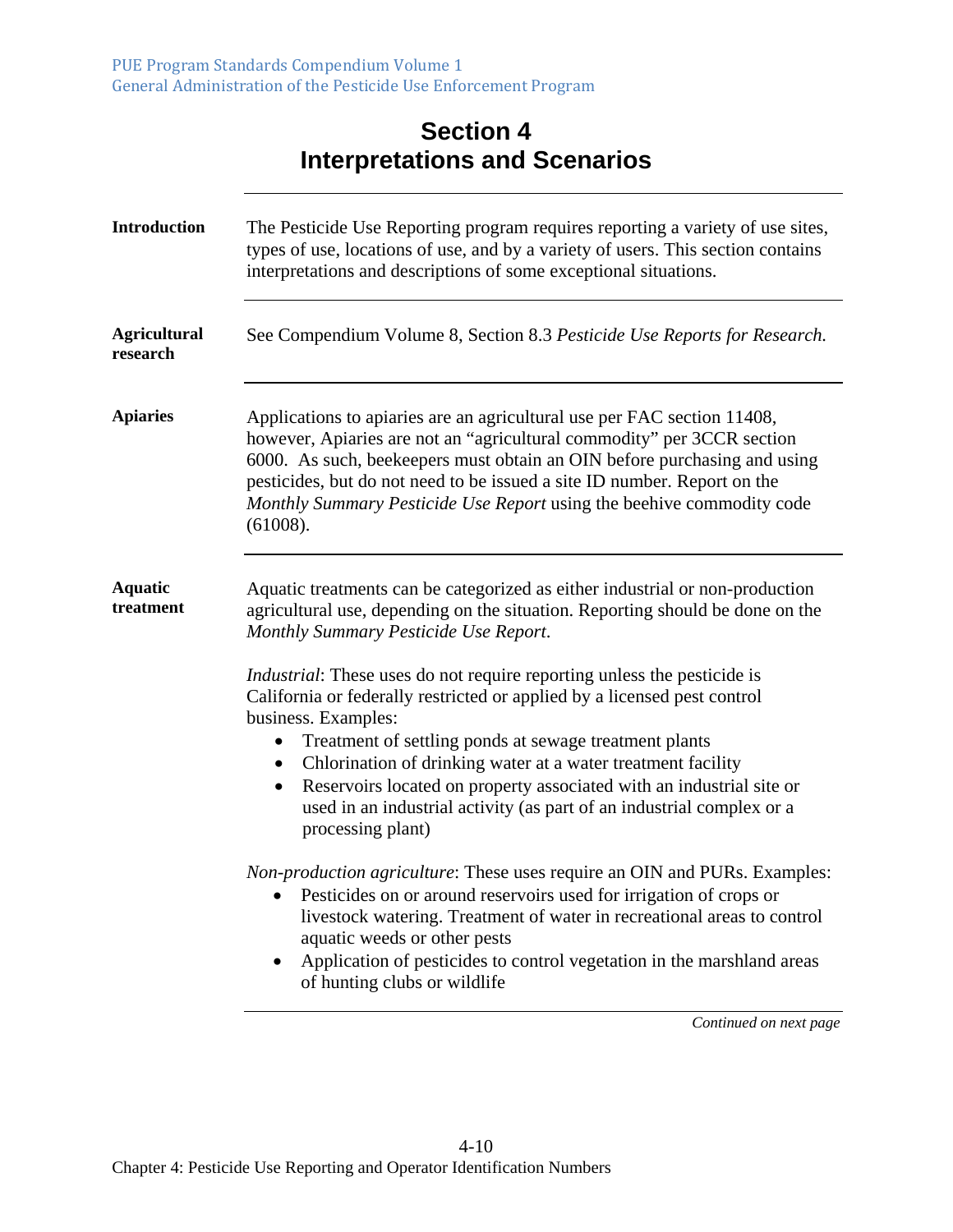| Band, spot, or<br>strip treatments | Band, spot, or strip treatments are reported as total acreage treated at the site.                                                                                                                                                                                                                                                                  |
|------------------------------------|-----------------------------------------------------------------------------------------------------------------------------------------------------------------------------------------------------------------------------------------------------------------------------------------------------------------------------------------------------|
|                                    | <i>Example:</i> Grower applies a four-foot strip of herbicides to the tree rows of a<br>100 acre almond orchard ( <i>Note</i> : the width of the treated strip is unimportant).<br>Report this as 100 acres of almonds treated. If half of the tree rows of the total<br>100 acres were strip treated, report this as 50 acres of almonds treated.  |
| <b>CAC</b> pest<br>control         | The CAC reports rodenticide and right-of-way herbicide applications on the<br>Monthly Summary Pesticide Use Report.                                                                                                                                                                                                                                 |
| <b>Caltrans</b><br>reporting       | The California Department of Transportation (Caltrans) submits PUR data<br>directly to DPR and not to the CAC. They use "CALTRANS" as the license<br>number and commodity code 40 for all of their reporting.                                                                                                                                       |
|                                    | Prior to the use of agricultural pesticides in a county, the Caltrans District<br>Landscape Specialist will obtain an OIN from each of their counties where<br>pest control work will be performed. The Caltrans statewide-designated<br>pesticide purchaser must provide the dealer who was awarded the statewide<br>contract with Caltrans' OINs. |
|                                    | For a printout of pesticides applied, contact the District Landscape Specialist<br>in your county. If this information is requested by the CAC, do not enter it<br>into CalAgPermits.                                                                                                                                                               |
| <b>Chlorine</b>                    | <i>Post-harvest commodity treatment:</i> When the pesticide label and the use<br>clearly indicate that chlorine is being used as a post-harvest commodity rinse,<br>dip, or wash, it is reported on a Monthly Summary Pesticide Use Report<br>indicating the specific commodity being treated.                                                      |
|                                    | Industrial Use: Chlorinating products used in food processing facilities and<br>packing houses as sanitizing agents for equipment, in flume water for slime<br>control, for water treatment to reduce microbial build up, are considered<br>industrial uses and therefore do not need to be reported.                                               |
|                                    | <i>Pool use:</i> There are no reporting requirements.                                                                                                                                                                                                                                                                                               |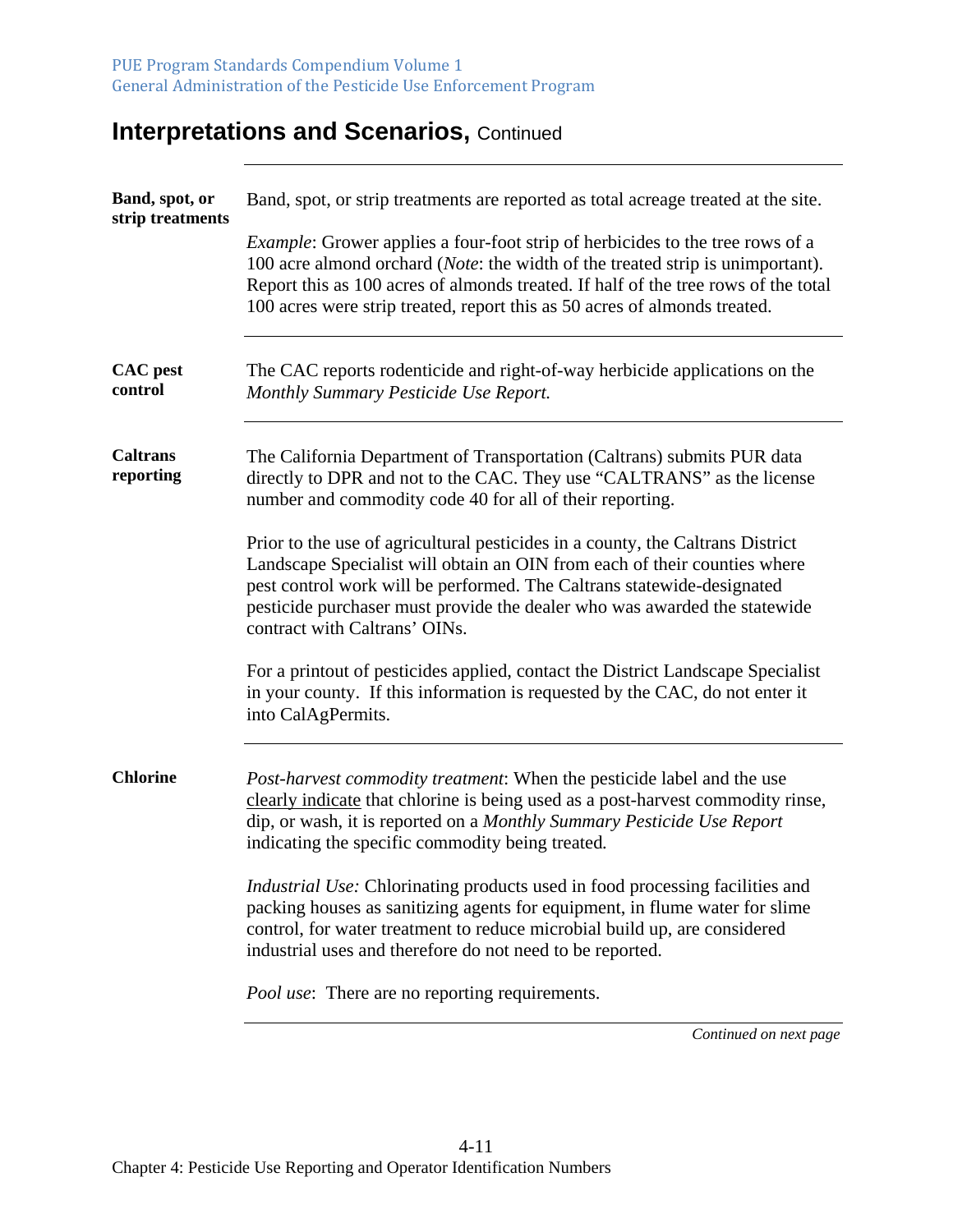| Construction<br>site                         | Most construction sites are residential or institutional and thus are exempt<br>from the operator ID and the PUR requirements.                                                                                                                                                                                                                                                                                                                                                                      |
|----------------------------------------------|-----------------------------------------------------------------------------------------------------------------------------------------------------------------------------------------------------------------------------------------------------------------------------------------------------------------------------------------------------------------------------------------------------------------------------------------------------------------------------------------------------|
|                                              | Construction sites that are considered non-production agriculture (such as<br>right-of-way or golf course or have restricted materials applied) require an<br>OIN and reporting on the Monthly Summary Pesticide Use Report form. In<br>these cases, the contractor is considered to be the operator of the property.                                                                                                                                                                               |
| Dairy milking<br>structures and<br>equipment | The definition of "agricultural commodity" specifically exempts livestock.<br>However, these sites are still considered "agricultural use" under FAC section<br>11408. Prior to the purchase and use of pesticides for the below examples,<br>the property operator needs an OIN. A site ID number is not required. These<br>uses are reported on the Monthly Summary Pesticide Use Report.                                                                                                         |
|                                              | Pesticide use on dairy milking structures and equipment is non-production<br>agricultural use. Pesticide applications of sanitizers and cleansers to milk-<br>handling equipment or in the immediate vicinity of a dairy milking structure<br>or to the dairy equipment are also considered non-production agriculture<br>treatments.                                                                                                                                                               |
|                                              | Pesticide applications in and around farm buildings such as corrals, loafing<br>sheds, hay barns, etc. on a dairy are considered non-production agricultural<br>use.                                                                                                                                                                                                                                                                                                                                |
| <b>Egg-laying</b><br>facility                | The definition of "agricultural commodity" specifically exempts poultry.<br>However, these sites are still considered "agricultural use" under FAC section<br>11408. Pesticide use in and around buildings at the egg-laying facility or on<br>egg handing equipment is non-production agricultural use. The property<br>operator needs an operator ID to purchase and use pesticides. A site ID<br>number is not required. These uses are reported on the Monthly Summary<br>Pesticide Use Report. |
|                                              |                                                                                                                                                                                                                                                                                                                                                                                                                                                                                                     |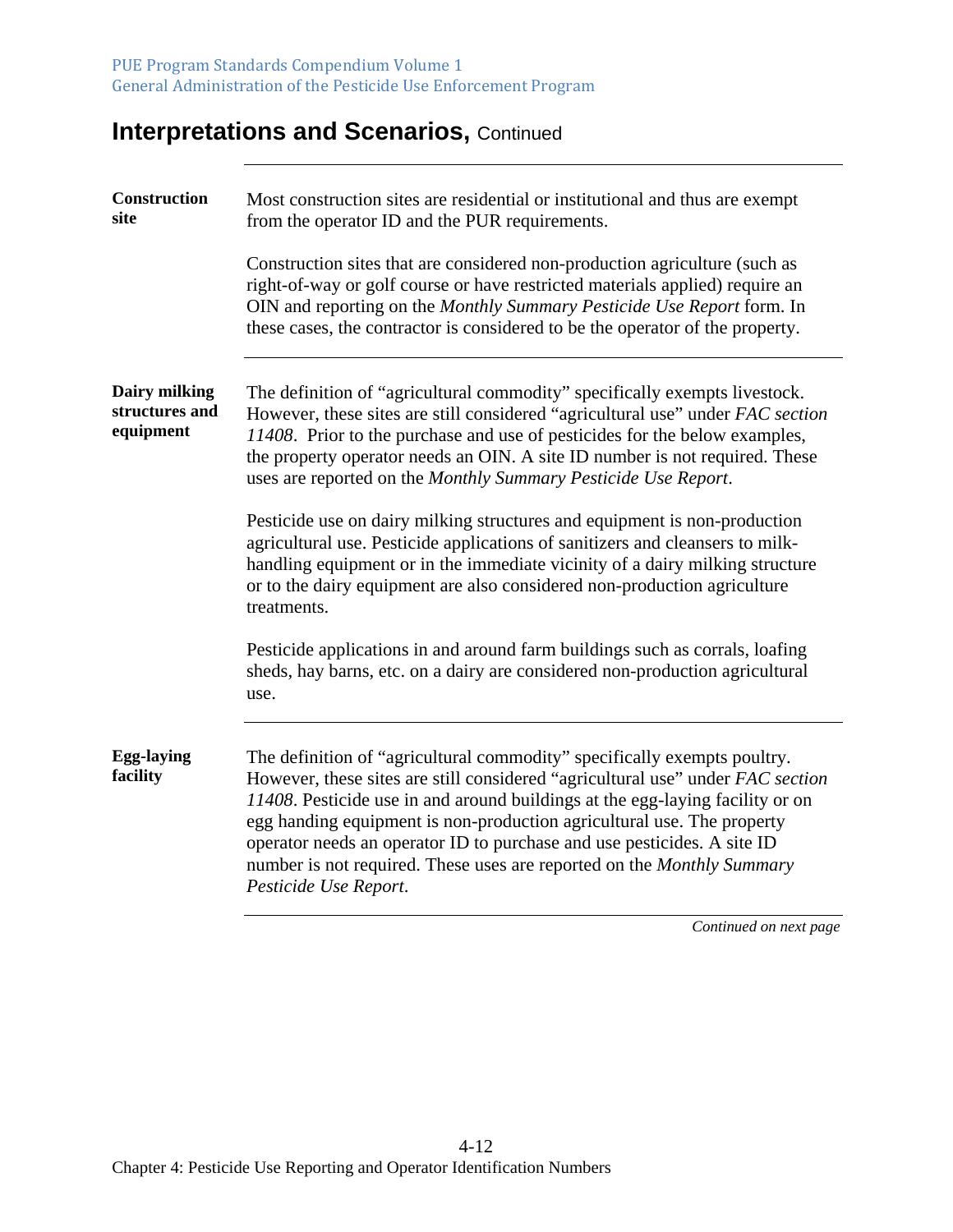| <b>Exempt</b><br>pesticide | Interprets 3 CCR sections 6624, 6626 and 6627                                                                                                                                                                                                                                                                                                                                                                                                         |
|----------------------------|-------------------------------------------------------------------------------------------------------------------------------------------------------------------------------------------------------------------------------------------------------------------------------------------------------------------------------------------------------------------------------------------------------------------------------------------------------|
| products                   | Although considered pesticides, certain products exempt from pesticide<br>product registration (see FIFRA section $25(b)$ and 3 CCR section 6147) are<br>exempt from PURs. However, users required to maintain use records per<br>3CCR section 6624 must still maintain pesticide use records detailing the use<br>of these exempt pesticide products.                                                                                                |
| Federal<br>facilities      | As discussed in Chapter 1, persons who are:<br>hired by a federal agency to perform pest control on federal property,<br><b>or</b><br>persons who lease or contract for the use of federal lands for private                                                                                                                                                                                                                                          |
|                            | activities (such as growing crops) are subject to California laws and<br>regulations and must submit PURs to the CAC.                                                                                                                                                                                                                                                                                                                                 |
| <b>Fish ponds</b>          | The definition of "agricultural commodity" specifically exempts fish.<br>However, these sites are still considered "agricultural use" under FAC section<br>11408. A fish producing facility that applies pesticides (such as algaecides,<br>bactericides or fungicides) to the water is non-production agricultural use and<br>an OIN is required. A site ID is not required. These uses are reported on the<br>Monthly Summary Pesticide Use Report. |
|                            | Materials fed to fish to control parasites and diseases are considered drugs<br>and are not reportable.                                                                                                                                                                                                                                                                                                                                               |
| <b>Fumigation</b>          | In the field: Fumigations that occur in the field prior to planting or in<br>greenhouses are agricultural applications and are date, time, and commodity<br>specific. Pesticide use is reported on one of the Production Agriculture use<br>report forms. The fumigation method code is required to be reported.                                                                                                                                      |
|                            | <i>Post-harvest</i> : Fumigations to a stored commodity are non-production<br>agricultural applications and are reported on the Monthly Summary Pesticide<br>Use Report. If multiple commodities are fumigated at the same time in a<br>chamber, they are reported separately. The total product used is reported for<br>each commodity in the chamber at the time of application.                                                                    |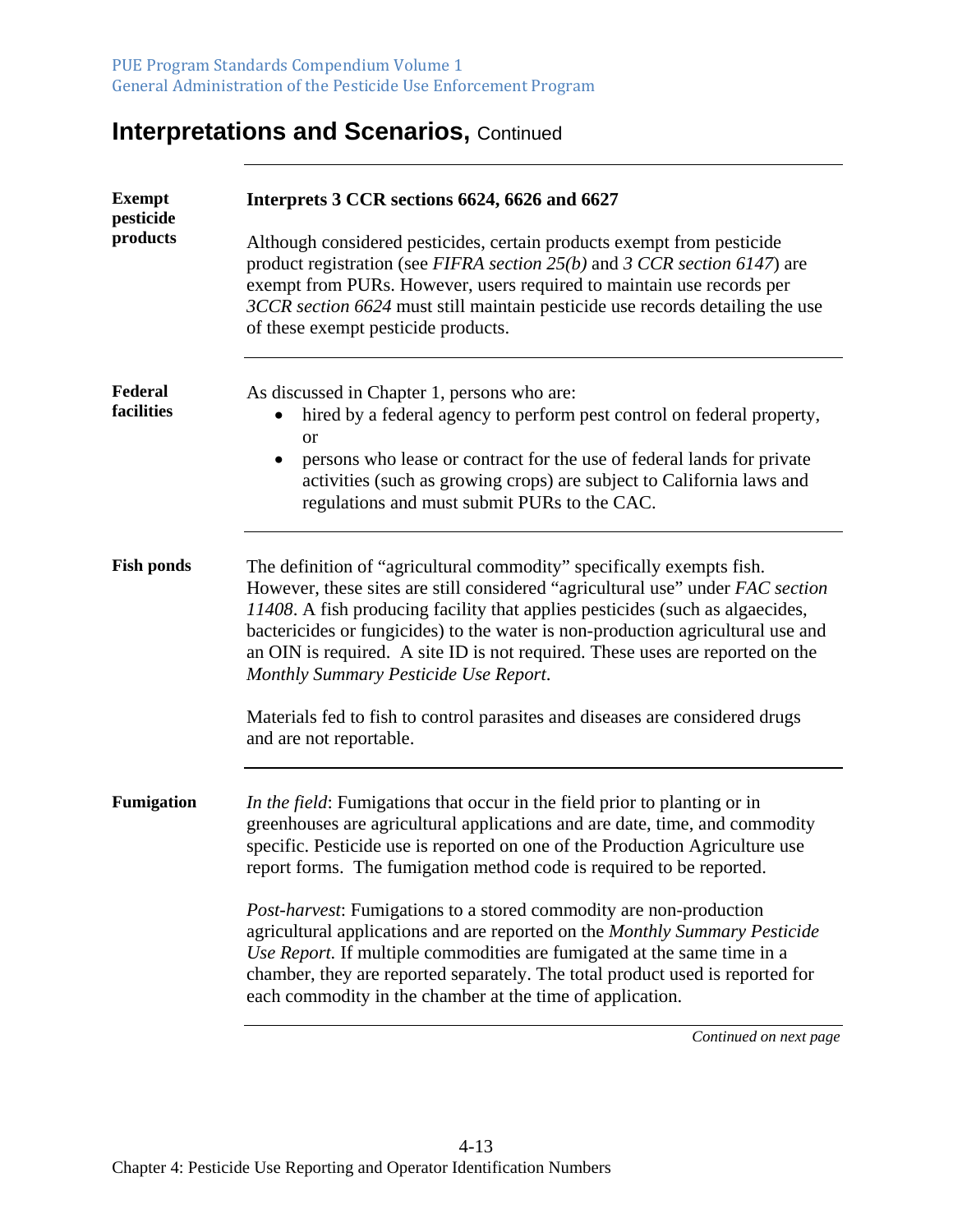| Livestock<br>producing<br>facility                   | The definition of "agricultural commodity" specifically exempts livestock.<br>Thus applications made directly to livestock, as defined in FAC section 18663<br>("cattle, sheep, swine, goat, or any horse, mule or other equine, whether live<br>or dead."), are exempt from the requirements of an OIN, site ID number,<br>record keeping, and reporting $(3 \text{ CCR}$ sections $6622 - 6624$ and $6627$ ).                                                                                                |
|------------------------------------------------------|----------------------------------------------------------------------------------------------------------------------------------------------------------------------------------------------------------------------------------------------------------------------------------------------------------------------------------------------------------------------------------------------------------------------------------------------------------------------------------------------------------------|
|                                                      | However, pesticide use around livestock producing facility sites are still<br>considered "agricultural use" under FAC section 11408. Pesticide<br>applications made around livestock buildings/areas to control flies or weeds<br>are considered non-production agricultural use and an OIN is required. A site<br>ID is not required. Report on the Monthly Summary Pesticide Use Report<br>form.                                                                                                             |
| <b>Qualifier codes</b><br>and commodity<br>reporting | If desired by the property operator, the CAC can allow the permit/OIN and<br>PUR to use qualifier codes to differentiate between crops grown for fresh<br>market and those grown:<br>For processing (-89).<br>For seed (-04)<br>$\bullet$<br>As a "seedless" variety (-07)<br>Organically (-60)                                                                                                                                                                                                                |
|                                                      | In general, the specific crop/commodity code should be used with the<br>qualifier. For example, the commodity code for carrots is 29111, but if it is<br>grown for processing the code is 29111-89, etc.                                                                                                                                                                                                                                                                                                       |
|                                                      | Tomatoes, Grapes and Plums are exceptions to the "-89" qualifier rule:<br>The commodity code for fresh market tomatoes is 11005; the<br>$\bullet$<br>commodity code for processing tomatoes (canning, juicing, etc.) is<br>29136.<br>The commodity code for fresh market grapes (including table grapes,<br>٠<br>raisins, canning, and juicing) is 29141; the commodity code for wine<br>grapes is 29143.<br>The commodity code for fresh market plums is 5005; the commodity<br>٠<br>code for prunes is 5006. |
|                                                      | These designations (particularly for tomatoes, grapes, and plums) allow<br>specific reports to be made available for accurate scientific risk assessments.                                                                                                                                                                                                                                                                                                                                                     |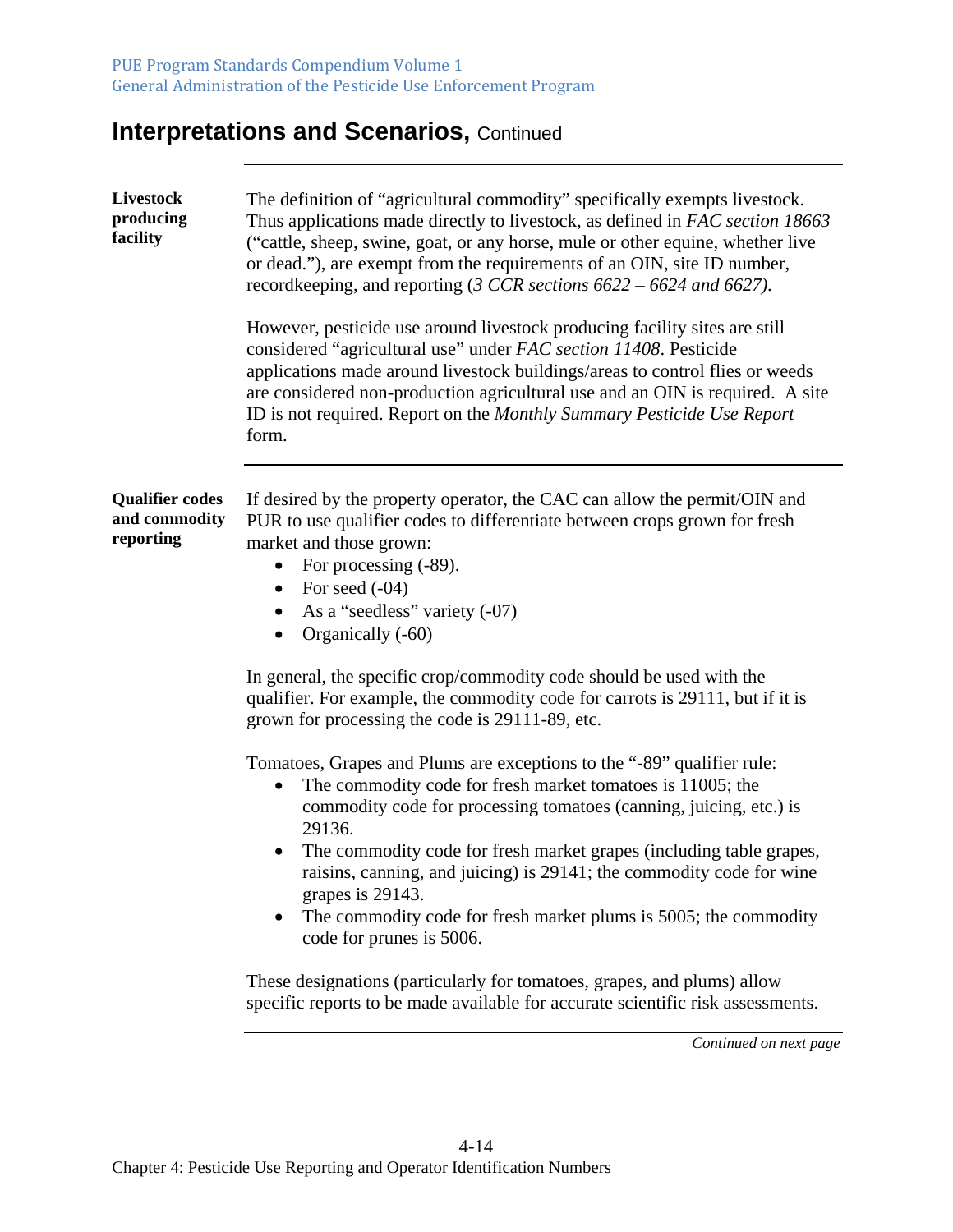| Home gardens/<br>ranchettes/<br>farmer's<br>market | Home gardens and ranchettes that produce commodities only for personal<br>consumption are exempt from the reporting requirements. This includes<br>pesticide use on pastures for the production of livestock for personal<br>consumption. DPR considers these situations home use, not agricultural.<br>Home and ranchette pesticide uses along fence lines and on large landscaped                                                                                                                                                                                                                                 |
|----------------------------------------------------|---------------------------------------------------------------------------------------------------------------------------------------------------------------------------------------------------------------------------------------------------------------------------------------------------------------------------------------------------------------------------------------------------------------------------------------------------------------------------------------------------------------------------------------------------------------------------------------------------------------------|
|                                                    | or unimproved areas are exempt from the reporting requirements, as these are<br>considered home use.                                                                                                                                                                                                                                                                                                                                                                                                                                                                                                                |
|                                                    | The home gardens or ranchettes producing commodities for sale (including at<br>the local farmers' market, roadside stands, etc.) fall under commercial<br>production of an agricultural commodity. The homeowner or operator of the<br>property is required to obtain an OIN and site ID number and report the use of<br>pesticides applied to those crops as agricultural use, regardless of the size of<br>the production area.                                                                                                                                                                                   |
| Logging<br>contractors and<br>stump<br>treatments  | In some forests, pesticides such as growth inhibitors, herbicides or fungicides<br>may be applied to the stumps soon after cutting. Pesticide treatments to<br>stumps (after the logs have been removed from the site of growth) are<br>agricultural use under FAC section 11408 and fall in the non-production<br>agricultural use sub-category (See Compendium Volume 8, Section 1.1).                                                                                                                                                                                                                            |
|                                                    | Once the logging contractor is legally entitled to possess the timber stand<br>through a contract, lease or similar agreement, the contractor becomes the<br>"operator of the property" for that short window of time. If the logging<br>contractor is exempt from obtaining a PCB license (See Chapter 3, Section<br>4.4 Pest Control Business Interpretation Scenarios) and wishes to use<br>pesticides on those stumps, it is required to obtain an OIN from the CAC<br>prior to purchase and use of pesticides, maintain pesticide use records, and<br>submit Monthly Summary Pesticide Use Reports to the CAC. |
|                                                    | If the logging contractor is a licensed PCB and applies pesticides, it must<br>submit Monthly Summary Pesticide Use Reports to the CAC.                                                                                                                                                                                                                                                                                                                                                                                                                                                                             |
| Non-food / non-<br>feed commodity<br>fumigation    | Fumigations of railcars with lumber, furniture, wine barrels, etc. are reported<br>as non-food/non-feed using commodity code 91 on the <i>Monthly Summary</i><br>Pesticide Use Report.                                                                                                                                                                                                                                                                                                                                                                                                                              |
|                                                    | Continued on next page                                                                                                                                                                                                                                                                                                                                                                                                                                                                                                                                                                                              |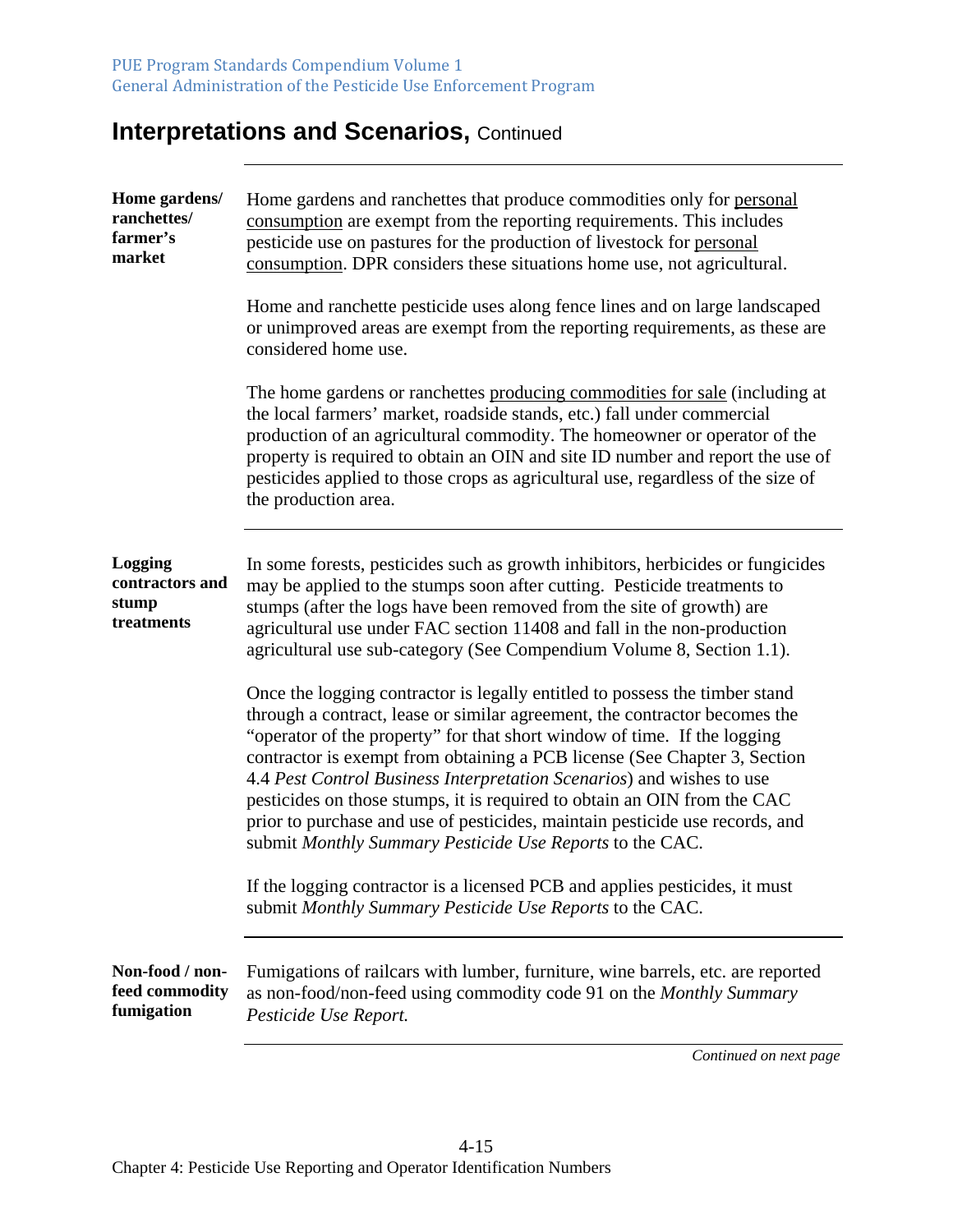| <b>Packing house</b>                                   | Pesticide applications in a packing house are considered industrial<br>applications. Pesticides applied to machinery, conveyor belts or other utensils<br>or equipment are not reported, unless restricted materials are used.<br>Post-harvest treatments applied directly to a commodity and restricted<br>material uses are required to be reported                                                                                        |
|--------------------------------------------------------|----------------------------------------------------------------------------------------------------------------------------------------------------------------------------------------------------------------------------------------------------------------------------------------------------------------------------------------------------------------------------------------------------------------------------------------------|
| Parks and<br>recreation<br>commodity/site<br>reporting | Applications made by employees of the California Department of Parks and<br>Recreation or by a private pest control company hired by the California<br>Department of Parks and Recreation should add qualifier "-20" to the<br>commodity/site codes.                                                                                                                                                                                         |
| <b>Pheromones</b>                                      | <b>Interprets FAC section 12753</b><br>Pheromones are considered pesticides and are subject to all pesticide use<br>reporting requirements. Report the total amount of formulated product used.<br>For a liquid pheromone "puffer" this could be either 13.5 fluid ounces or 399<br>ml. For twist ties, multiply the number of dispensers used by the dispenser<br>content (not the active ingredient per dispenser) to get ounces or grams. |
| <b>Post-harvest</b><br>commodity<br>fumigation         | The use report must indicate the specific name of the commodity. If multiple<br>commodities are fumigated at same time, they are reported on separate lines.<br>The total product used is to be reported for each commodity in the chamber at<br>the time of application. Use the Monthly Summary Pesticide Use Report.                                                                                                                      |
| Rodenticide<br>sales by CACs                           | CACs who sell rodenticides to persons who have OINs from neighboring<br>counties are not required by regulation to submit the quarterly report to those<br>other counties since CACs are not licensed pest control dealers. DPR<br>encourages that such quarterly use reports be sent as a courtesy to applicable<br>counties to inform them of pest control activities and that pesticide use reports<br>could be expected.                 |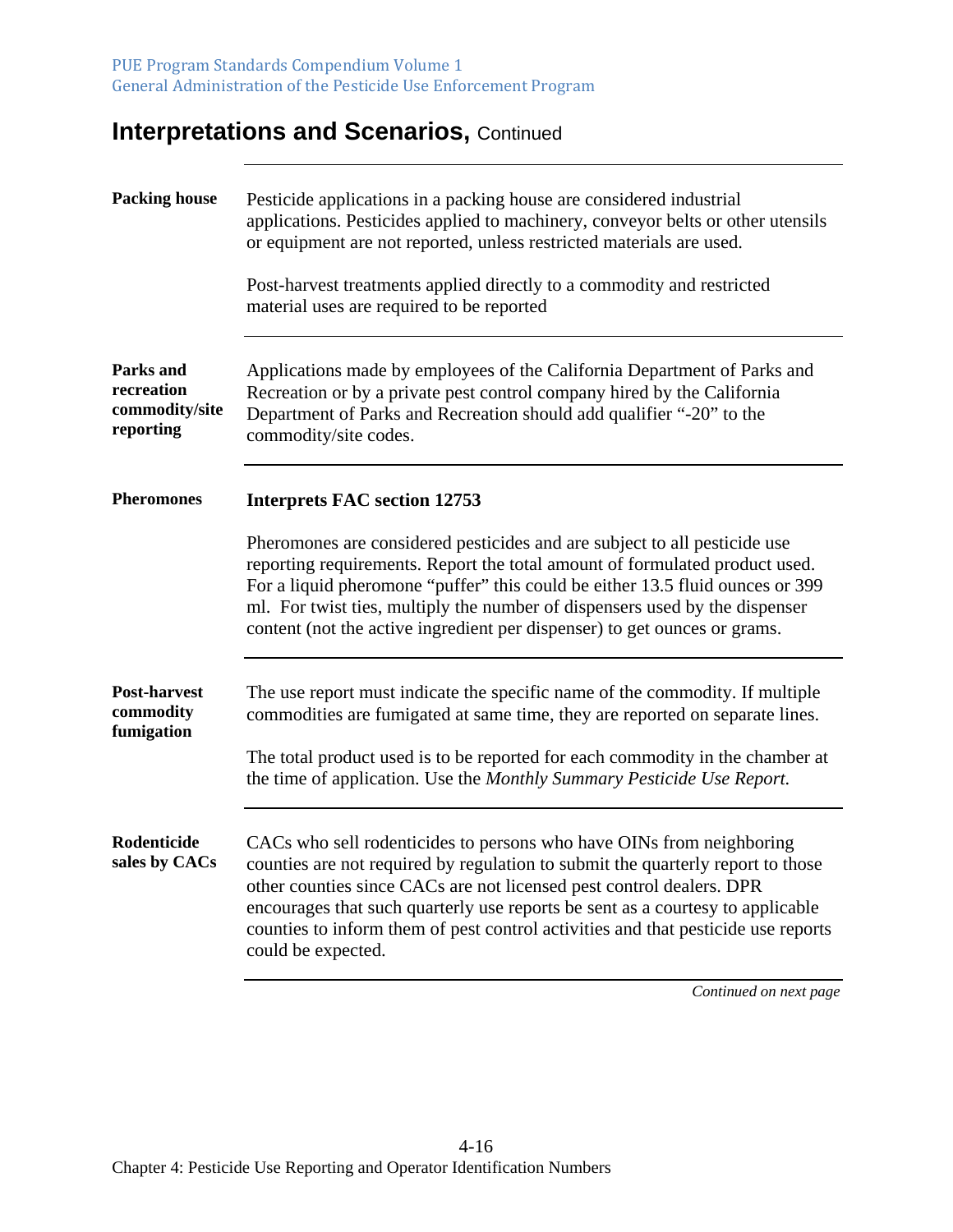| <b>Seed treatment</b>             | Seed treatment is an industrial use and is generally exempt from pesticide use<br>reporting. However, if restricted materials or Groundwater Protection List<br>pesticides are used reporting is required. If a company, as part of its business<br>practices, advertises, solicits or treats seed with pesticides for hire (more than<br>incidental use), the business needs to be a licensed PCB and submit PURs.<br>The application of pesticides to the seed should be reported showing the<br>amount of pesticide used. The commodity treated should show the type of<br>seed and be reported using pounds or tons as the unit treated. This is reported<br>on the Monthly Summary Pesticide Use Report. |
|-----------------------------------|---------------------------------------------------------------------------------------------------------------------------------------------------------------------------------------------------------------------------------------------------------------------------------------------------------------------------------------------------------------------------------------------------------------------------------------------------------------------------------------------------------------------------------------------------------------------------------------------------------------------------------------------------------------------------------------------------------------|
| <b>Structural</b><br>applications | Interprets B&PC section 8505.17 and 3 CCR section 6627                                                                                                                                                                                                                                                                                                                                                                                                                                                                                                                                                                                                                                                        |
|                                   | Pesticide use reports for code 10 (Structural) have to contain the name and<br>registration number of each pesticide, the undiluted amount used and the units<br>on the Monthly Summary Pesticide Use Report. The number of applications<br>is not required for these uses.                                                                                                                                                                                                                                                                                                                                                                                                                                   |
| Vector control                    | The Memorandum of Understanding (MOU) between DPR, the CACs, and<br>the California Department of Public Health (CDPH) addresses pesticide<br>applications made by agencies with established cooperative agreements with<br>CDPH, pursuant to Health and Safety Code section 116180.                                                                                                                                                                                                                                                                                                                                                                                                                           |
|                                   | Per FAC section 11408(e), vector control agencies that have entered into a<br>cooperative agreement with CDPH (per Health and Safety Code 116180) are<br>considered non-agricultural use. As such, normally these uses would be not<br>reportable, unless restricted materials or groundwater protection pesticides<br>were used. However, the CDPH cooperative agreements require districts to<br>"voluntarily" report all pesticide use. Pesticide applications are reported on a<br>Monthly Summary Pesticide Use Report using commodity code 50.                                                                                                                                                          |
|                                   | Vector control districts that have entered into a cooperative agreement with<br>CDPH should submit Monthly Summary Pesticide Use Reports to the CAC.<br>The CAC enter these reports in CalAgPermits and transmits the data to DPR.                                                                                                                                                                                                                                                                                                                                                                                                                                                                            |
|                                   | Per the MOU, DPR summarizes the data and annually reports the pesticide<br>use to CDPH.                                                                                                                                                                                                                                                                                                                                                                                                                                                                                                                                                                                                                       |